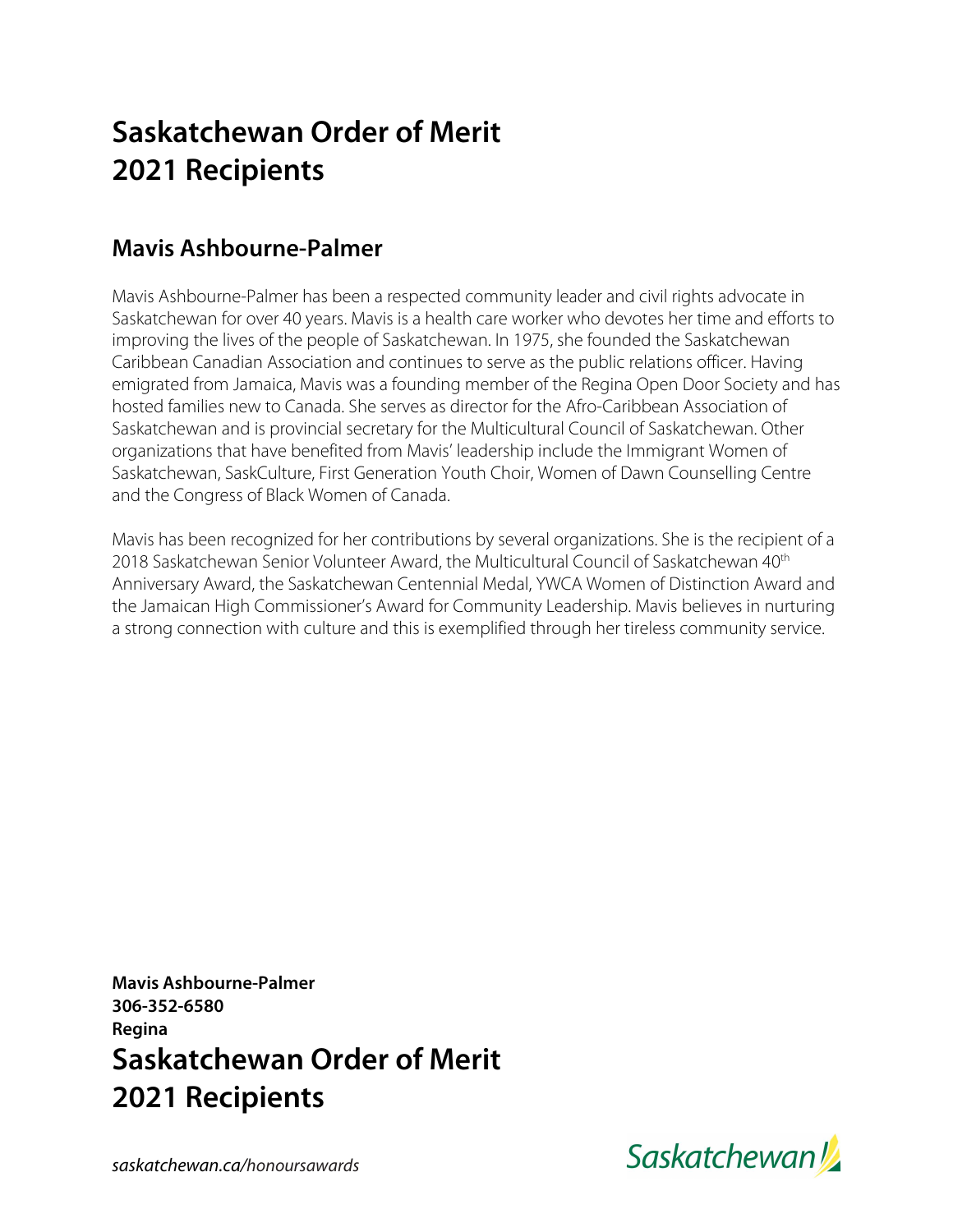### **Dr. Michael Bishop**

Dr. Michael Bishop is described as a pillar of his community and the epitome of a small-town doctor. Michael has been a physician in Kamsack since emigrating from England in the 1960s. In addition to his busy practice in Kamsack, Michael has served as a town councillor. He also played a leadership role in planning and fundraising for the expansion of the nursing home in Kamsack. After retiring from his full-time practice, Michael continued to serve as a physician for residents of the nursing home for many years. Michael still supports the local health foundation and is active in welcoming newcomers to the medical community in Kamsack.

Michael has also been a leader in health care throughout the province. He is a former Senior Medical Officer of the Sunrise Health Authority. He is a Clinical Associate Professor at the University of Saskatchewan College of Medicine. In addition to being awarded a lifetime membership in the Saskatchewan Medical Association, Michael served two terms on the board of directors. He has also been awarded lifetime memberships in the Saskatchewan College of Physicians and Surgeons and the Canadian Medical Association. Michael is a recipient of the Saskatchewan Centennial Medal.

Michael brought many residents of Kamsack into the world and has cared for and supported them over the many years. He is seen as more than just a doctor, but also as someone who is genuinely interested in the lives of his patients and community.

**Dr. Michael Bishop 306-542-3714 Kamsack Saskatchewan Order of Merit 2021 Recipients**

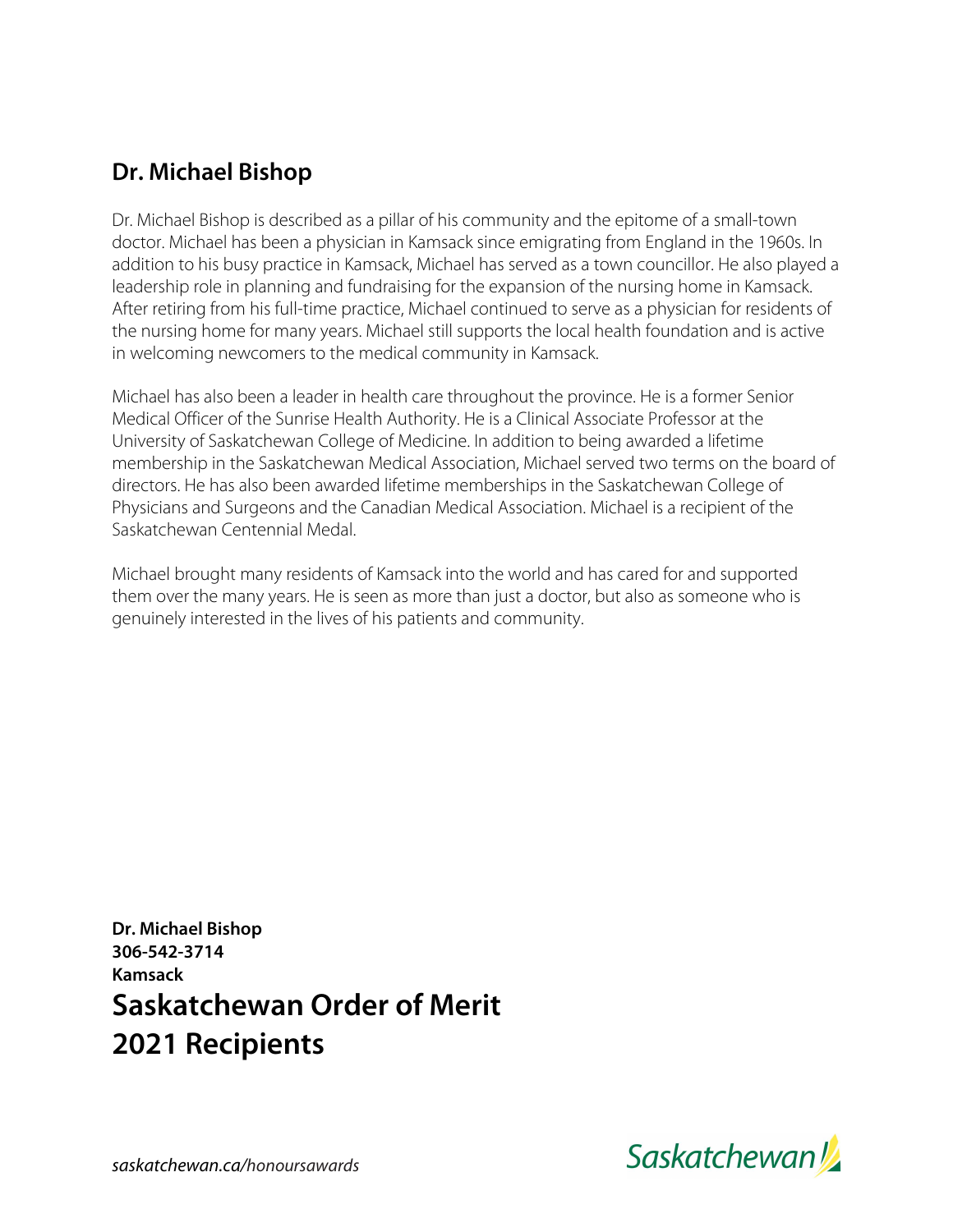#### **Albert Brown**

For nearly 20 years, Albert Brown was in the business of compassion and human transformation. He is the founder and former coordinator of the John School in Saskatoon, which is supported by the Saskatchewan Ministry of Justice and the Salvation Army. The John School works with individuals who have been charged with soliciting prostitution. Its aim is to help participants understand the impact of their choices by hearing from law enforcement, health care workers, former sex trade workers and their families, former johns, and solicitors. Recently retired, Albert approached his work with the johns in the school with caring and compassion because he believes that everyone is capable of reform. He witnessed individuals transform from a position of shame and fear to one of hope. Albert's efforts at the School did not focus on the past, but on the potential of the future.

While Albert's work with johns was by necessity a primary focus of his extraordinary work, his efforts also made a significant contribution towards eliminating human trafficking in Saskatoon. His work has left a legacy of empowerment and has given a voice to abused women and girls who have been victimized by sex trafficking.

Albert's work in this area was as much a calling as it was a career and is exemplary of how kindness and compassion can better society.

**Albert Brown 306-384-4656 Saskatoon**

## **Saskatchewan Order of Merit 2021 Recipients**

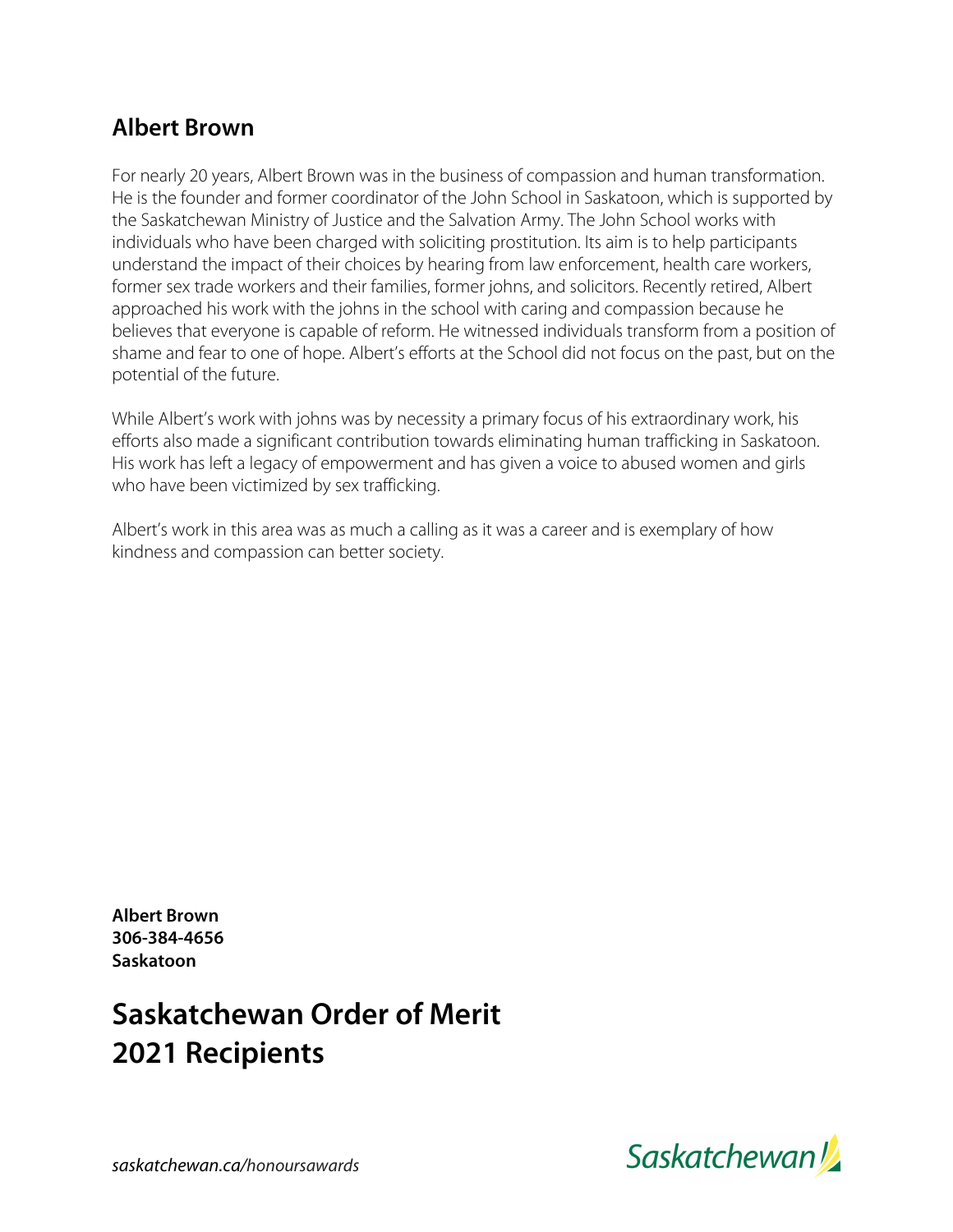#### **Marie-Anne DayWalker-Pelletier, C.M.**

Throughout her career, Marie-Anne DayWalker-Pelletier's contributions and commitment to First Nations people have touched on many areas, including education, wellness and social assistance. She is dedicated to the preservation of Indigenous culture, language and traditions.

Marie-Anne was first elected at the age of 26 as Chief of the Okanese First Nation and held that position for almost 40 years. She holds the record as the longest-serving consecutive female Chief in North America. Her band members attribute her success to her humility and commitment to ensure all voices are heard. She has also served as a board member for the Saskatchewan Indian Gaming Authority, Wichihik Iskwewak Safe House, File Hills Qu'Appelle Tribal Council and Qu'Appelle Safe Haven.

Marie-Anne is recognized as a prominent voice for the advancement of First Nation women's and children's rights in Saskatchewan. She founded organizations such as the Saskatchewan First Nations Women's Commission and the Provincial Partnership Committee on Missing Persons. She is a leader of the File Hills Qu'Appelle Tribal Council Safe Shelters. Marie-Anne has worked towards ending violence against Indigenous women and girls and ensuring that Indigenous women would have the right to participate at all levels of governance. Marie-Anne is a member of the Order of Canada.

**Marie-Anne Day Walker-Pelletier, C.M. 306-332-7953 Balcarres Saskatchewan Order of Merit 2021 Recipients**

**Hart Godden**



*saskatchewan.ca/honoursawards*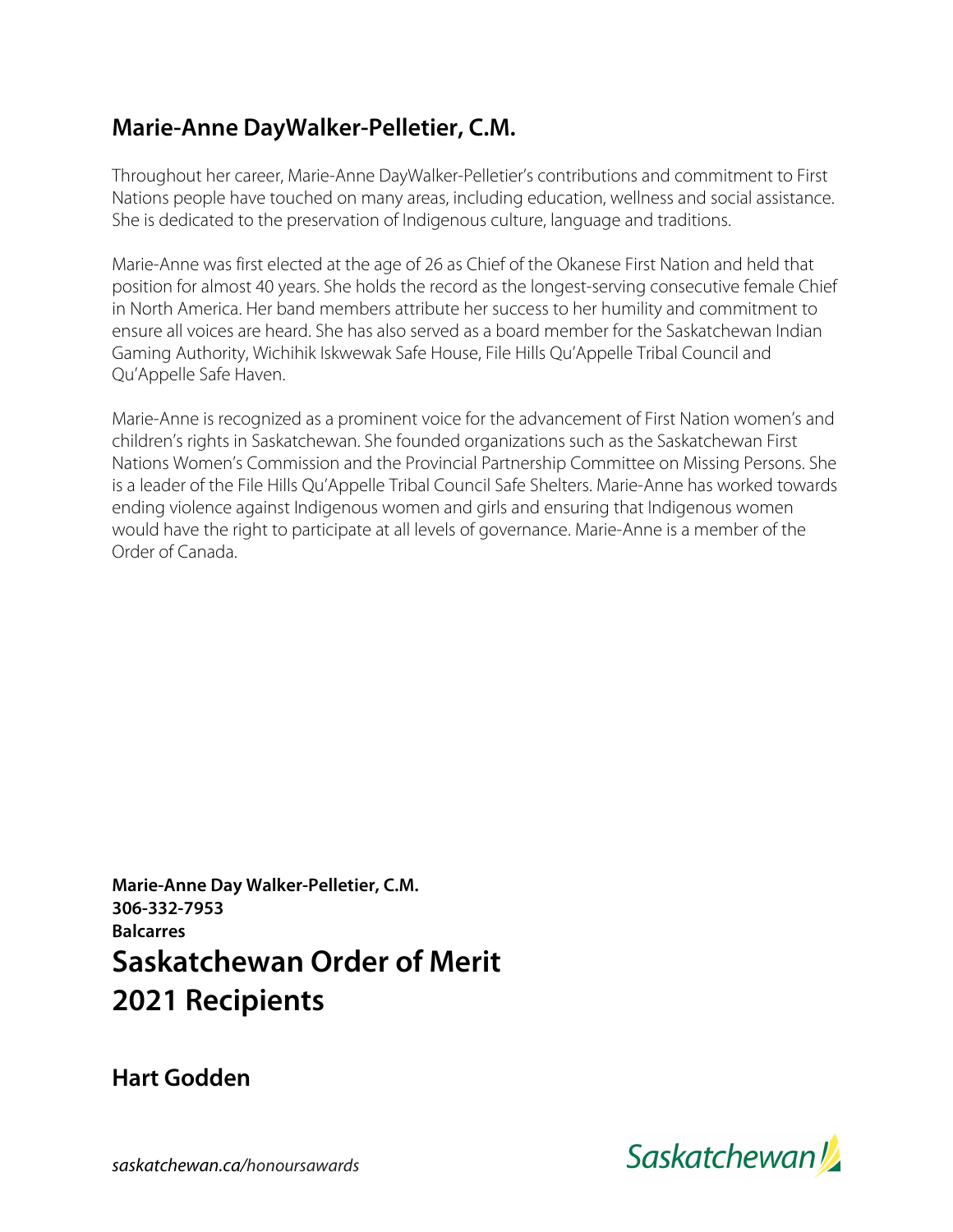For decades, Hart Godden has contributed to the musical community in Saskatchewan in countless ways. Not only is Hart a talented, multifaceted musician, but he also has a gift for gathering and nurturing talent in Regina.

As founder and Artistic Director of the Halcyon Chamber Choir since 2002, Hart provides young adults with an opportunity to develop their skills as soloists and choristers. Since 2003, he has served as the Artistic Director for the Regina Philharmonic Chorus, one of Canada's largest community choruses. He has also served as Director of Music and Organist for Knox-Metropolitan United Church since 1992. Hart has also lent his talents to the Regina Symphony Orchestra, as both a keyboard musician and a conductor for Handel's Messiah, and to the Globe Theatre, as Musical Director. He is a member of the duo High F'Lutin and the Per Sonatori Baroque Ensemble. As well, he maintains a teaching studio and works as a pipe organ technician.

Hart is dedicated to encouraging the talents of young musicians and assisting them to launch their own musical careers. He draws out talent by helping people to believe in themselves and their musical potential. His lessons have been described as encouraging, uplifting and satisfying. Our province has greatly benefited from the mentorship and inspiration that Hart has given to both amateur and professional musicians.

**Hart Godden 306-535-8565 Regina Saskatchewan Order of Merit 2021 Recipients**

#### **Solomon Ratt**

Solomon Ratt has made outstanding contributions to the promotion and preservation of the Cree language in Saskatchewan and across Canada. As an associate professor of Indigenous



*saskatchewan.ca/honoursawards*